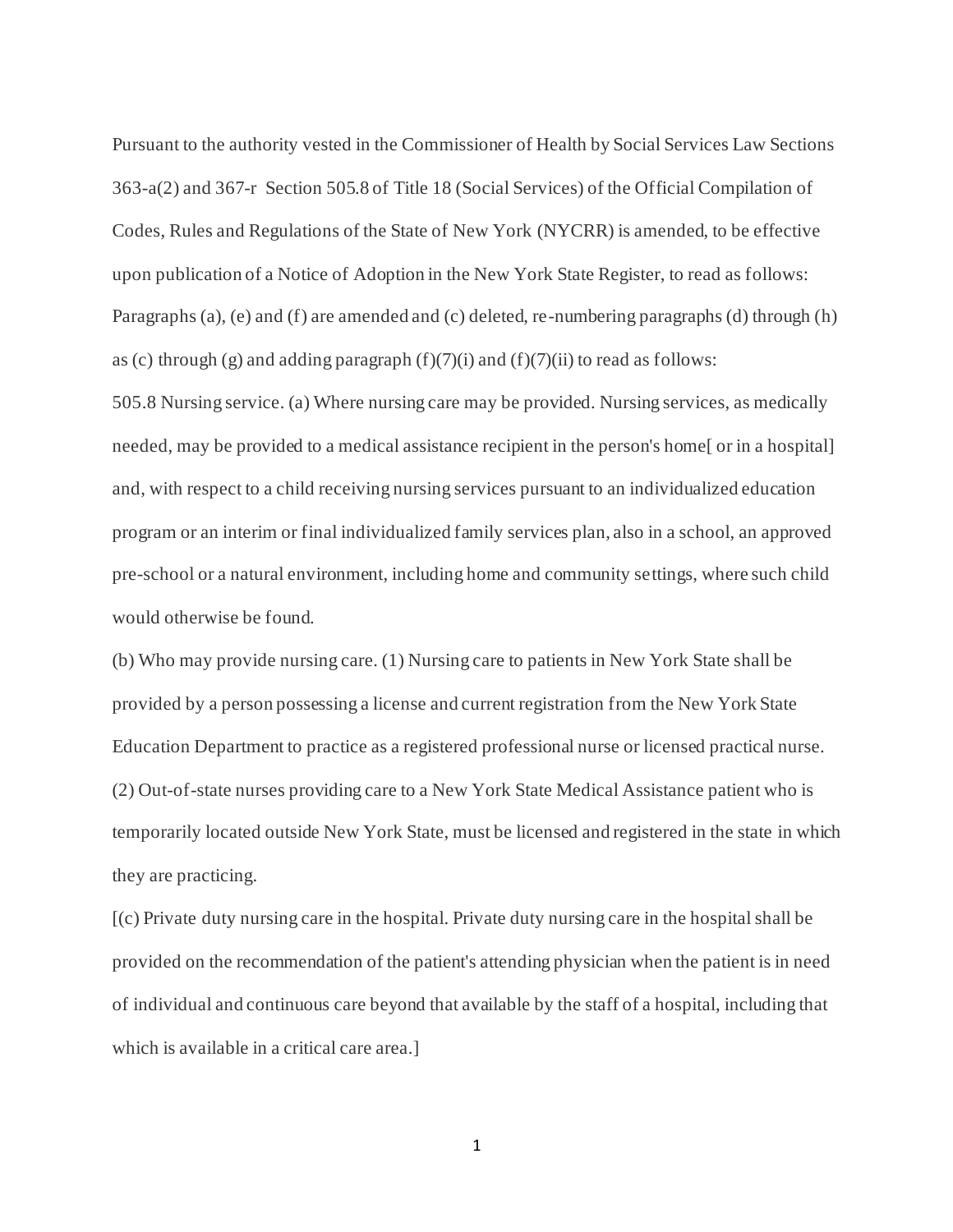$(c[d])$  Nursing service in the home. (1) For necessary nursing service to be provided in the person's home, full and primary use shall be made of the services of an approved home health agency, including a hospital-based home health agency.

 (2) Such service shall be provided on a per visit basis and may include not only intermittent or part-time nursing service for the patient but also instructions to members of the patient's family in procedures necessary for the care of the patient.

 (3) Service of a registered professional nurse or of a licensed practical nurse on a private practitioner basis may be provided to a patient in his own home only under the following circumstances:

 (i) when there is no approved home health agency available to provide the intermittent or part-time nursing services needed by the patient;

 (ii) when the patient is in need of individual and continuous nursing care beyond that available from an approved home health agency.

(d[e]) Prior approval and prior authorization. Prior approval [by the local professional director and prior authorization by the local social services official] shall be required for nursing service provided in a person's home [or in a hospital] by a private practicing registered professional or licensed practical nurse, except that in an urgent situation the attending physician may order the service of such nurse for no more than two nursing days and immediately notify the [local social services official and the appropriate medical director] Department of Health.

 (e[f]) Physician's written order required. All nursing services provided by a registered professional nurse or licensed professional nurse in a recipient's home, [a hospital,] a school, an approved pre-school, or a natural environment, including home and community settings, where such child would otherwise be found, must be provided in accordance with the attending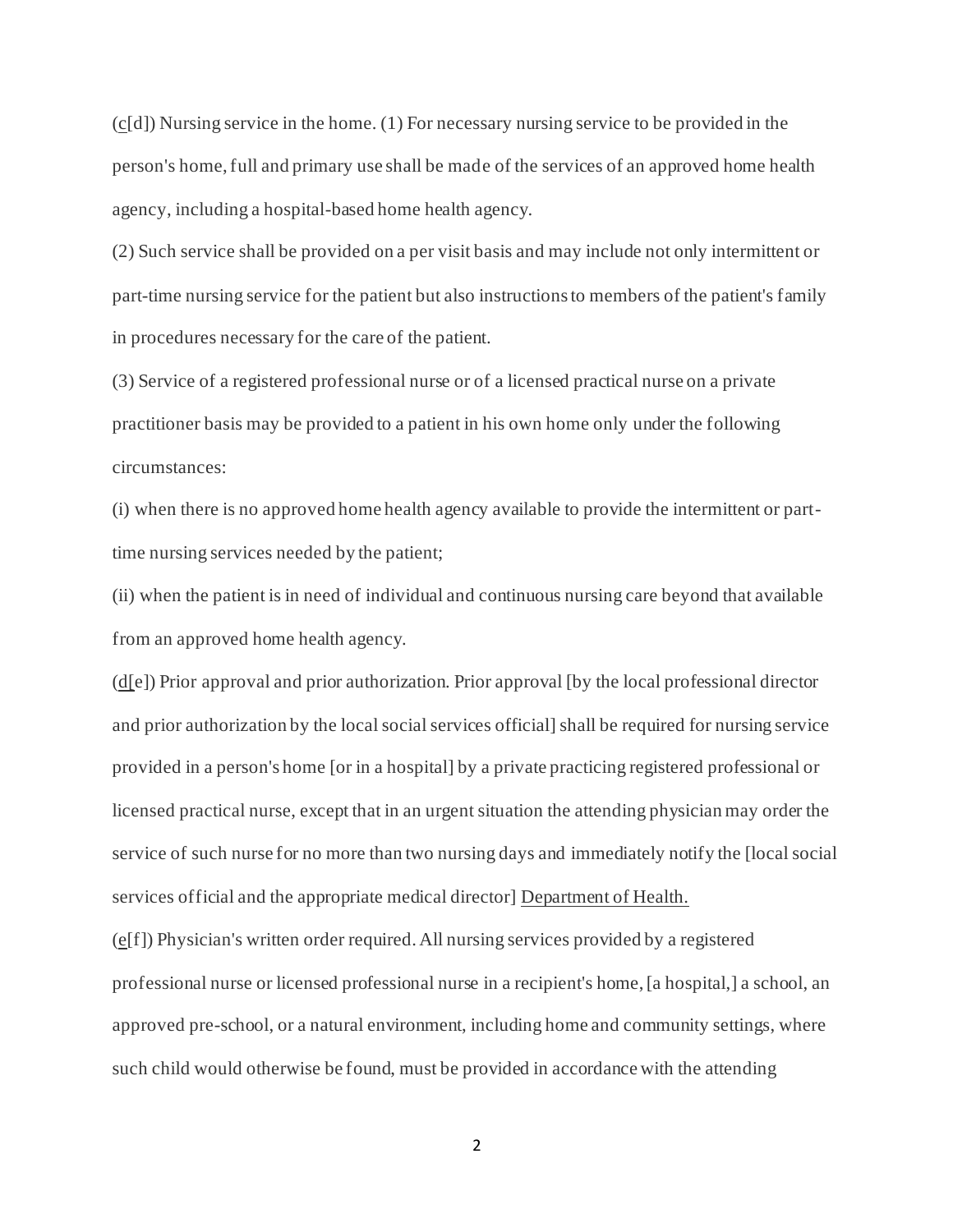physician's written order and plan of treatment. In extraordinary circumstances and for valid reasons which must be documented, nursing services in the home may be initiated by a home health agency before the physician examines the recipient. A physician's written order is required for all such nursing services in excess of the initial two visits.

(f[g]) Reimbursement. (1) Reimbursement for nursing services rendered by a registered professional nurse or licensed practical nurse on a private practitioner basis shall be at fees not to exceed those established by the Department of Health and approved by the State Budget Director. Nursing services rendered by a registered professional nurse or licensed practical nurse on a private practitioner basis in a hospital provided on dates between July 1, 1977 and October 8, 1979 are nonreimbursable under the Medical Assistance Program, except that a local social services official (or the MMIS project director, if a county was listed in section 540.6 of this Subchapter at the time service was rendered) may determine to reimburse services rendered after October 1, 1979, in accordance with this Part, if written approval is obtained from the State Commissioner.

 (2) Reimbursement shall not be allowed on a fee paid to a legally responsible relative wh o provides nursing services in the patient's home [or in a hospital].

 (3) Payment for nursing services provided by an approved home health agency, including a hospital-based home health agency, shall be at rates established by the State Commissioner of Health pursuant to subdivision 7 of section 206 of the Public Health Law and reimbursement for such expenditures shall be at such rates.

 (4) Payment is available for nursing services which are part of the development of, or furnished pursuant to, an individualized education program and which are provided by a registered professional nurse or licensed practical nurse employed by, or under contract to, a school district,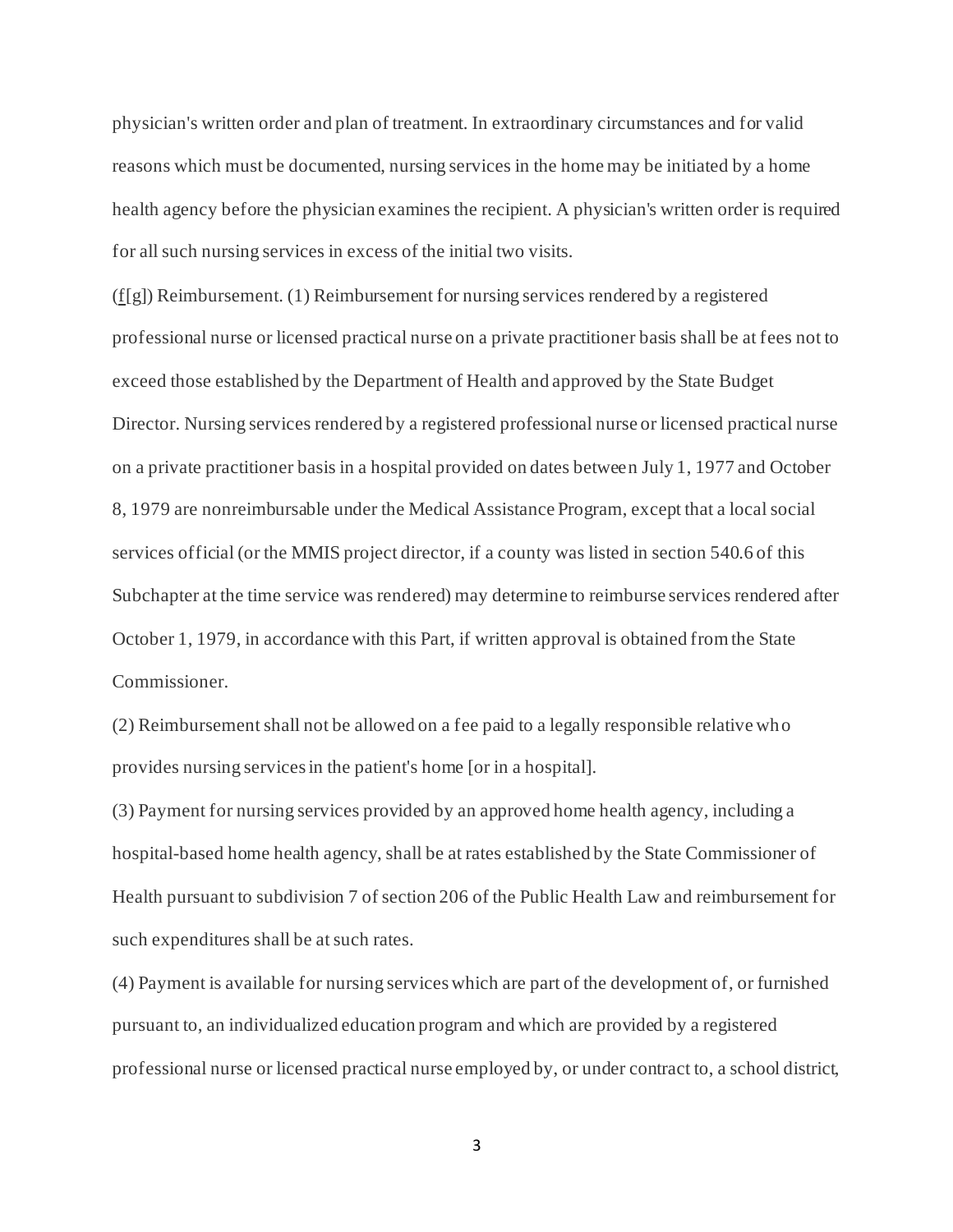an approved pre-school, a county in the State or the City of New York. Reimbursement for such services must be made in accordance with the provider agreement.

 (5) Payment is available for nursing services which are part of the development of, or furnished pursuant to, an interim or final individualized family services plan and which are provided by a registered professional nurse or licensed practical nurse employed by, or under contract to, an approved early intervention program or a municipality in the State. Reimbursement for such services must be made in accordance with the provider agreement.

 (6) Effective January 1, 2007 [through January 1, 2009], payment for nursing services provided to medically fragile children shall be at an enhanced rate which exceeds the provider's nursing services payment rate established by the Department of Health and approved by the State Budget Director under this subdivision. (a) Medically fragile children means children who are at risk of hospitalization or institutionalization, but who are capable of being cared for at home if provided with appropriate home care services, including but not limited to case management services and continuous nursing services, and includes any children under the age of 21 receiving continuous nursing services pursuant to this section. (b) The enhanced rate shall be determined by applying thirty percent (30%) of the provider's approved rate in addition to the rate otherwise payable under this subdivision, which increase is at least equivalent to the reimbursement rate for the AIDS Home Care Program specified in section 86-1.46(b) of Title 10 of the Official Compilation of Codes, Rules and Regulations of the State of New York. Licensed Home Care Services Agency (LHCSA) providers receiving reimbursement at the enhanced rate shall use such amounts only to recruit and retain nurses to ensure the delivery of nursing services to medically fragile children. (c) The enhanced rate shall only be payable upon submission of a certification by a nurse provider, on forms and procedures prescribed by the Department, that he or she has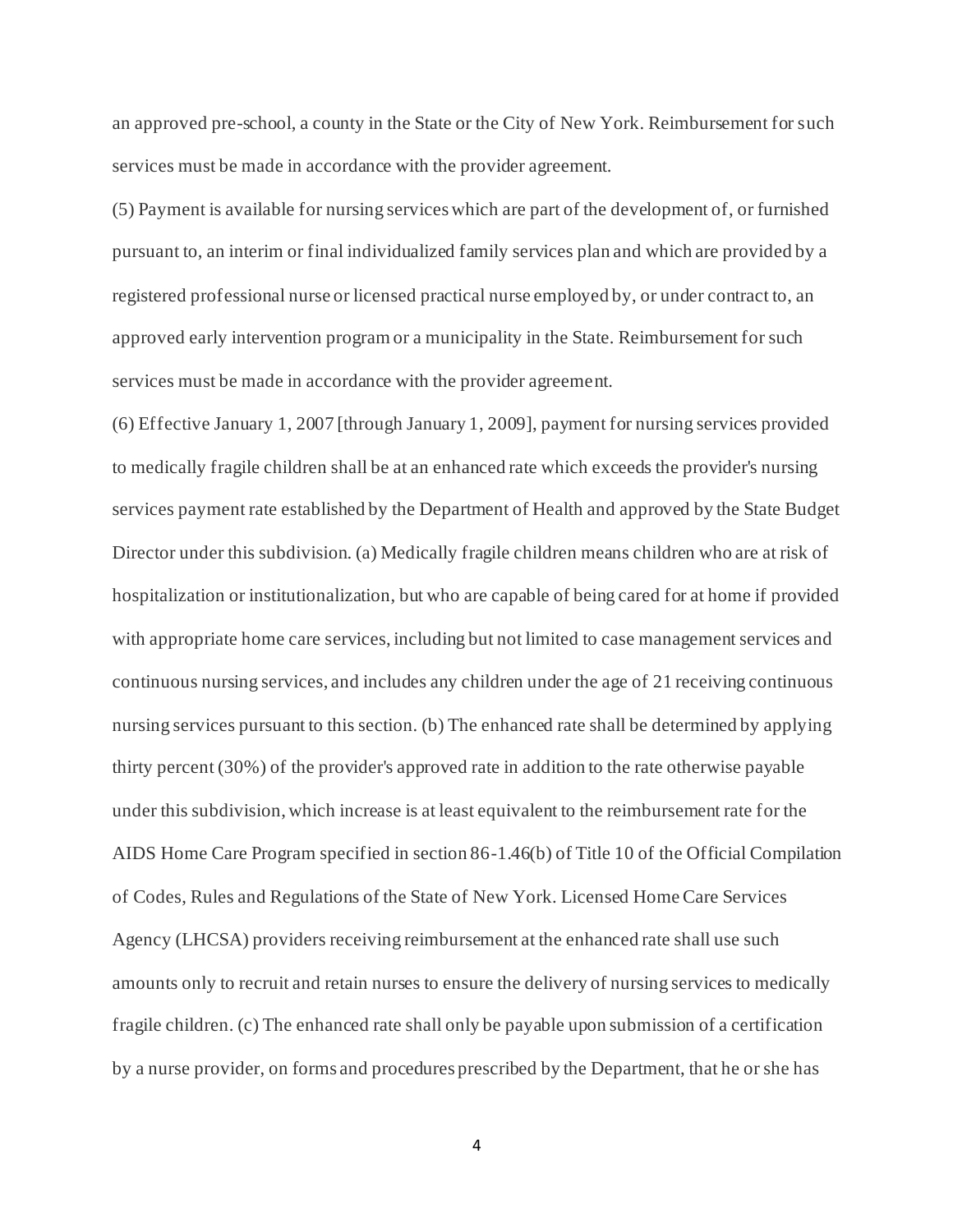satisfactory training and experience to provide nursing services to medically fragile children. A LHCSA provider shall make and submit such certifications on behalf of nurses rendering services to children under this subdivision.

 (7)(i) Effective October 1, 2020, the Commissioner of Health shall, subject to the provisions of paragraph (f)(6) of this section, and the provisions of paragraph (f)(7)(ii) of this section, and subject to the availability of federal financial participation, annually increase fees for the fee-for- service reimbursement of private duty nursing services provided to medically fragile children by fee-for-service private duty nursing services providers who enroll and participate in the provider directory pursuant to paragraph (f)(7)(ii) of this section, over a period of three years, commencing October 1, 2020, by one-third annual increments, until such fees for reimbursement equal the final benchmark payment designed to ensure adequate access to the service. In developing such benchmark the Commissioner of Health may utilize the average 2018 Medicaid managed care payments for reimbursement of such private duty nursing services. (ii) *Provider directory for fee-for-service private duty nursing services provided to medically fragile children.* The Commissioner of Health shall establish a directory of qualified providers for the purpose of promoting the availability and ensuring delivery of fee-for-service private duty nursing services to medically fragile children and individuals transitioning out of such category of care; such transition period shall commence upon the individuals reaching age 21 and includes any such individuals under the age of 23 receiving continuous nursing services pursuant to this section. Qualified providers enrolling in the directory shall ensure the availability and delivery of and shall provide such services to those individuals as are in need of such services and shall receive increased reimbursement for such services pursuant to paragraph  $f(7)(i)$  of this section. The directory shall offer enrollment to all private duty nursing services providers to promote and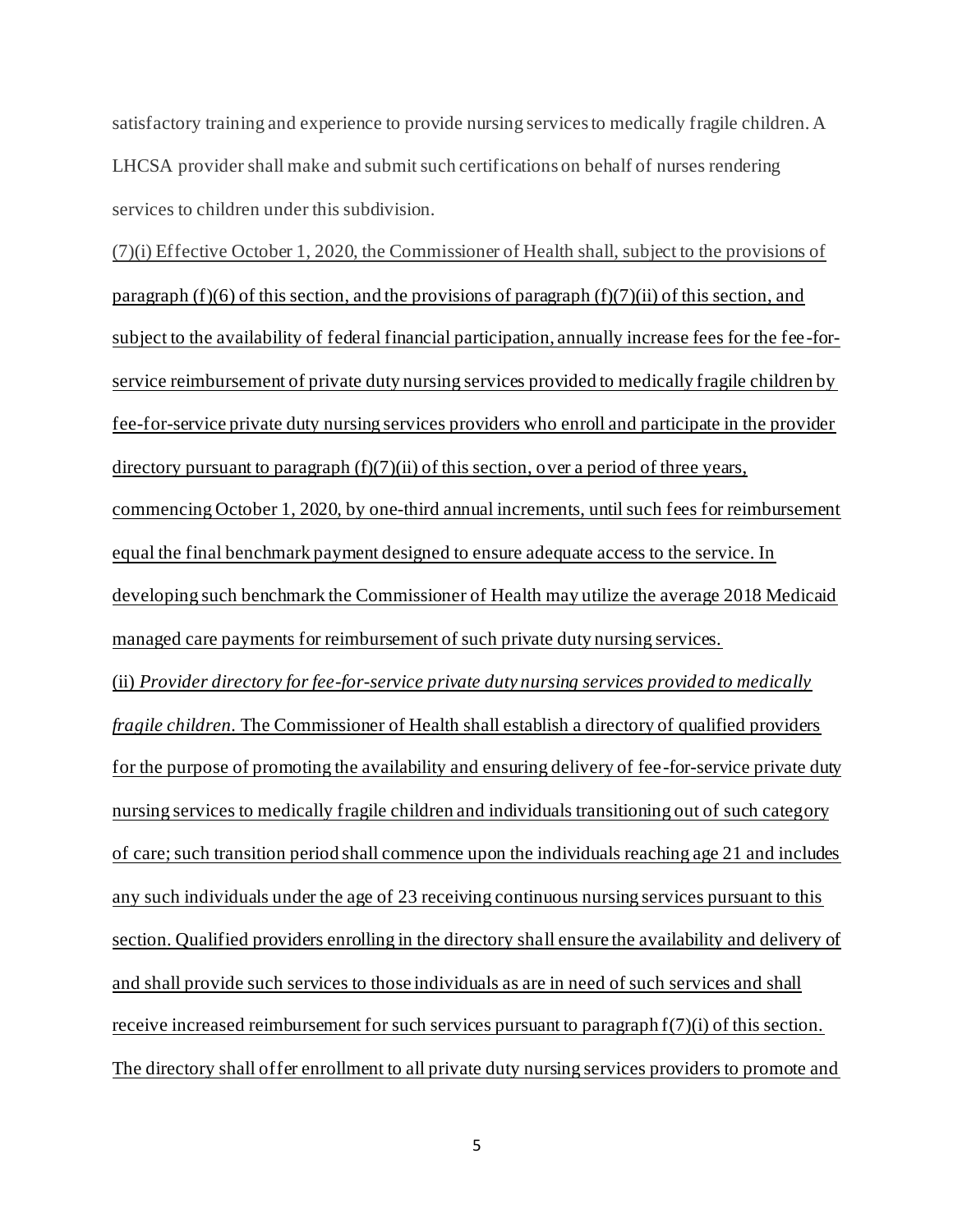# ensure the participation in the directory of all nursing services providers available to serve medically fragile children.

 (g[h]) Nurse-midwife services. (1) Standards of conformity. The provision of nurse-midwife services to a recipient in the Medical Assistance Program shall be in conformity with the provisions of section 85.36 of the Department of Health regulations (10 NYCRR) in order to be a reimbursable service.

 (2) Payment for nurse-midwife services. (i) State reimbursement shall be available for expenditures made in accordance with provisions of this section.

 (ii) Payment and reimbursement under the Medical Assistance Program for services provided by an independently practicing nurse-midwife shall be in accordance with fees established by the State Department of Health and approved by the State Director of the Budget.

 (iii) Services provided by a nurse-midwife who is salaried by a medical facility that is reimbursed for services on a cost-related basis shall not be reimbursed on a fee-for-service basis if the cost for the nurse-midwife's salary is included in the facility's cost-based rate.

 (iv) Services provided by nurse-midwives under this subdivision shall be eligible for payment and State reimbursement effective January 1, 1984.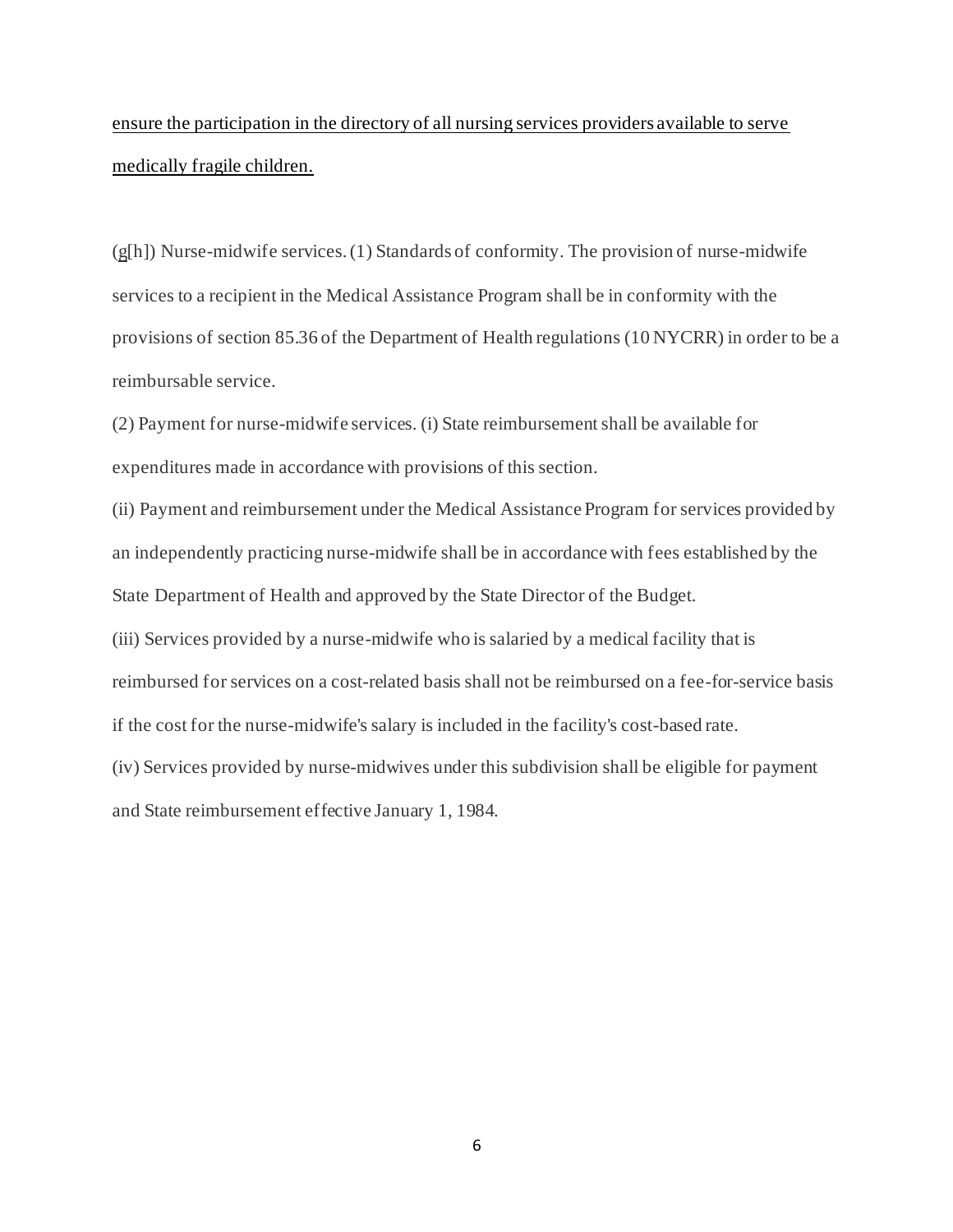## **REGULATORY IMPACT STATEMENT**

#### **Statutory Authority:**

 Social Services Law ("SSL") section 363-a and Public Health Law ("PHL") section 201(1)(v) provide that the Department is the single state agency responsible for supervising the administration of the State's medical assistance ("Medicaid") program and for adopting such regulations, not inconsistent with law, as may be necessary to implement the State's Medicaid program. The State's Medicaid program includes Nursing services authorized by SSL § 367-r. The Department may promulgate regulations necessary to carry out the program's objectives, which includes the provision of and payment for nursing services. SSL § 367-r. The proposed amendment to the nursing services regulation is within the Department's statutory rulemaking authority as it sets forth a required framework for the method of reimbursing nursing services and establishing a provider directory for medically fragile children.

#### **Legislative Objectives:**

 The Legislature's objective in amending SSL § 367-r was to establish annual increase to fees for the fee-for-service reimbursement of private duty nursing services provided to medically fragile children by fee-for-service private duty nursing service providers who enroll and participate in provider directory over a period of three years, commencing October 1, 2020, by one-third annual increments, until such fees for reimbursement equal the final benchmark payment designed to ensure adequate access to the service. In developing such benchmark, the Commissioner of Health may utilize the average 2018 Medicaid managed care payments for reimbursement of such private duty nursing services. The statutory amendment further provides for the Commissioner of Health l to establish a directory of qualified providers for the purpose of promoting the availability and ensuring delivery of fee-for-service private duty nursing services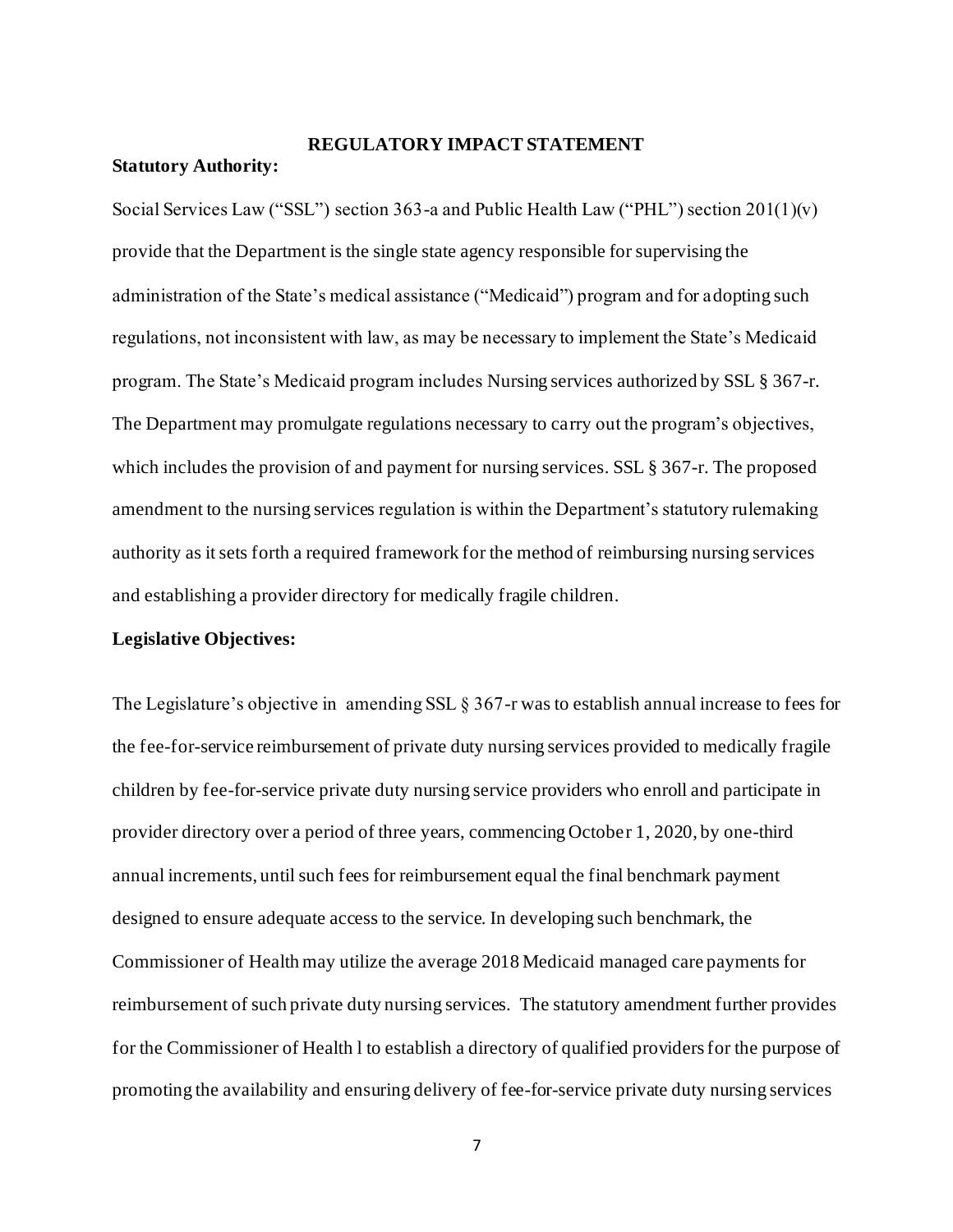to medically fragile children and individuals transitioning out of such category of care; such transition period shall commence upon the individuals reaching age 21 and includes any such individuals under the age of 23 receiving continuous nursing services pursuant to this section. Qualified providers enrolling in the directory are required to ensure the availability and delivery of and to provide such services to those individuals as are in need of such services and to receive the increased reimbursement for the nursing services. The directory offers enrollment to all private duty nursing services providers to promote and ensure the participation in the directory of all nursing services providers available to serve medically fragile children.

 Additional changes, amending (a) and (e) and deleting (c), are made to remove obsolescent references to private duty nursing services in a hospital setting, because the State's Medicaid program has not and does not reimburse for services in a hospital since those services are included in the hospital's all-inclusive Medicaid reimbursement rate.

### **Needs and Benefits:**

 Historically, the State has provided additional reimbursement for private duty nursing services provided to medically fragile children. Reimbursement for PDN services currently also includes a 30 percent add-on enhanced fee for medically fragile children under age 21. However, access to fee-for-service private duty nursing services provided to medically fragile children continues to be challenging based on the demand for and shortage of available nurses. Even with the current 30 percent add-on, for the approximately 1,500 medically fragile children who access PDN services in the fee-for-service program, it is often difficult to find private duty nurses to serve complex cases, find nurses who accept the Medicaid fee schedule and/or who are enrolled in the Medicaid program. Many PDN providers are no longer accepting PDN cases for medically fragile children. The annual increase to fees for the fee-for-service reimbursement to private duty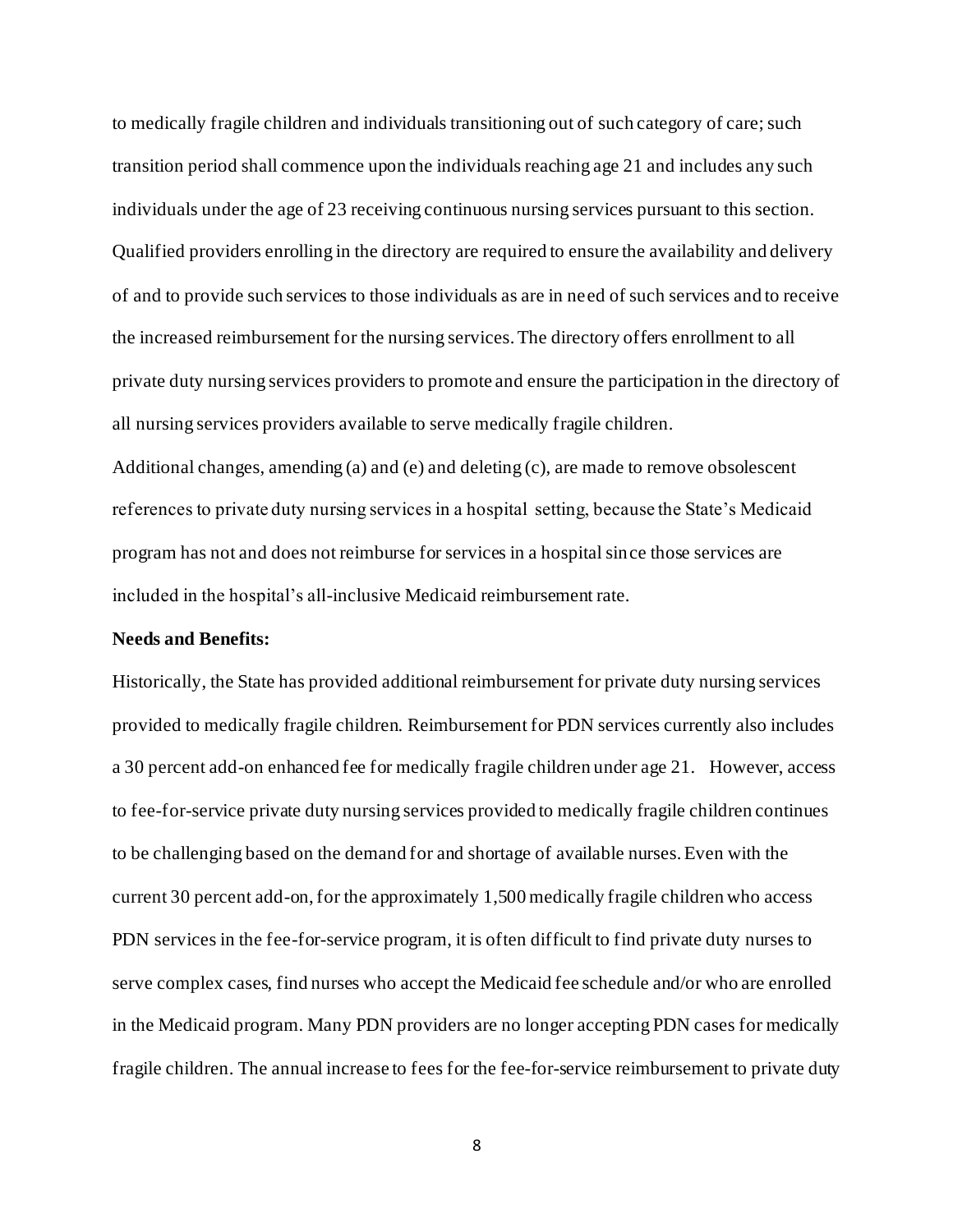nurses who participate in the directory will allow greater access to the private duty nursing services and allow for a transition period for those private duty nursing services to individuals up to the age of 23 at the increased reimbursement rate. This transition period will prevent providers from discontinuing private duty nursing services to medically fragile children once the enhanced rates ends at the time individuals turn 21.

### **Costs to Regulated Parties:**

 There will be no additional costs to private regulated parties as a result of the proposed regulation.

### **Costs to State Government:**

 There is additional increase in Medicaid expenditures anticipated as a result of the proposed regulation of \$12.8 million.

### **Costs to Local Government:**

 Local districts' share of Medicaid costs is statutorily capped; therefore, there will be no additional costs to local governments as a result of the proposed regulation.

### **Costs to the Department of Health:**

 There will be an additional cost to the Department of Health as a result of the proposed regulation of \$12.8 million.

# **Local Government Mandates:**

 The proposed regulation does not impose any new programs, services, duties or responsibilities upon any county, city, town, village, school district, fire district or other special district.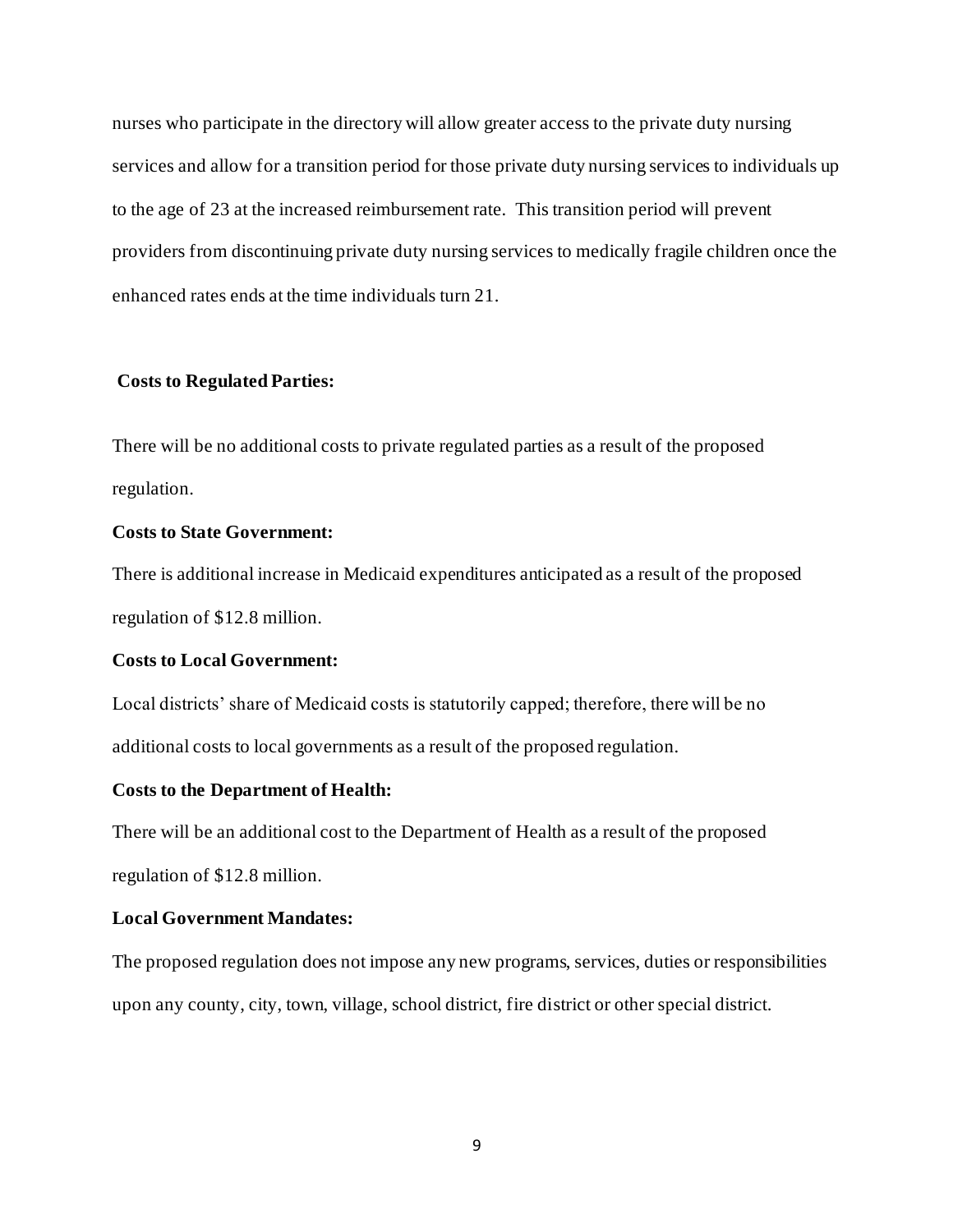## **Paperwork:**

 The proposed regulations do not impose any reporting requirements on fiscal intermediaries or other entities.

## **Duplication:**

The proposed regulations do not duplicate any existing federal, state or local regulations.

## **Alternatives:**

 As discussed in the needs and benefits section, above, the Department has determined, based on the need for private duty nursing services and the scarcity of nurses available for medically fragile children the additional reimbursement fees are needed for those who enroll and participate in the provider directory. Therefore, no other alternatives were considered during the development of this proposal.

# **Federal Standards:**

The proposed regulations do not exceed any minimum federal standards.

# **Compliance Schedule:**

There is no compliance schedule imposed by this amendment, which shall be effective upon

publication of a notice of adoption.

 **Contact Person:** Katherine Ceroalo New York State Department of Health Bureau of Program Counsel, Regulatory Affairs Unit Corning Tower Building, Rm 2438 Empire State Plaza Albany, NY 12237 (518) 473-7488 (518) 473-2019 (FAX) [REGSQNA@health.ny.gov](mailto:REGSQNA@health.ny.gov)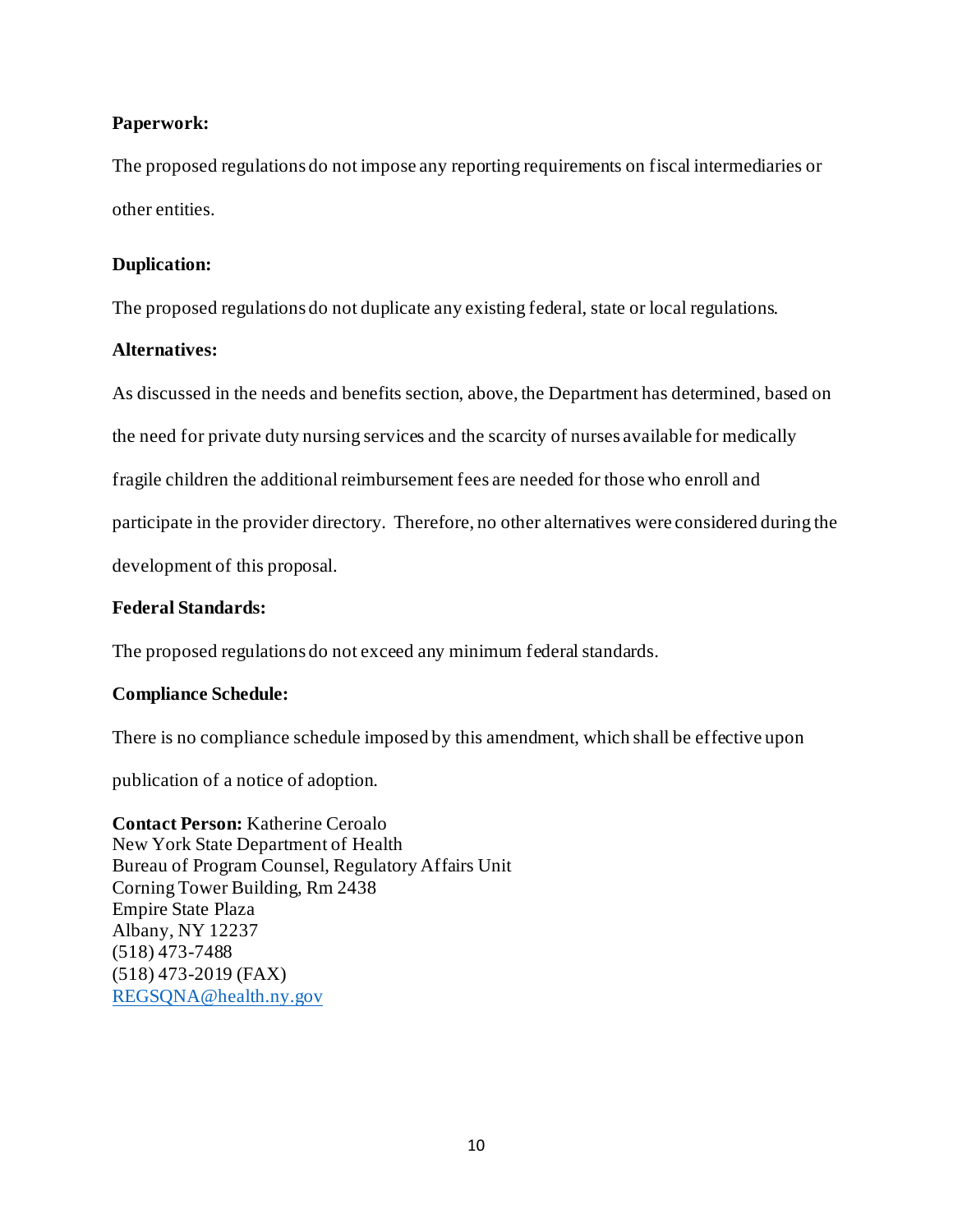## **STATEMENT IN LIEU OF REGULATORY FLEXIBILITY ANALYSIS**

 No regulatory flexibility analysis is required pursuant to section 202-b(3)(a) of the State Administrative Procedure Act. The proposed amendment does not impose an adverse economic impact on small businesses or local governments, and it does not impose reporting, record keeping or other compliance requirements on small businesses or local governments.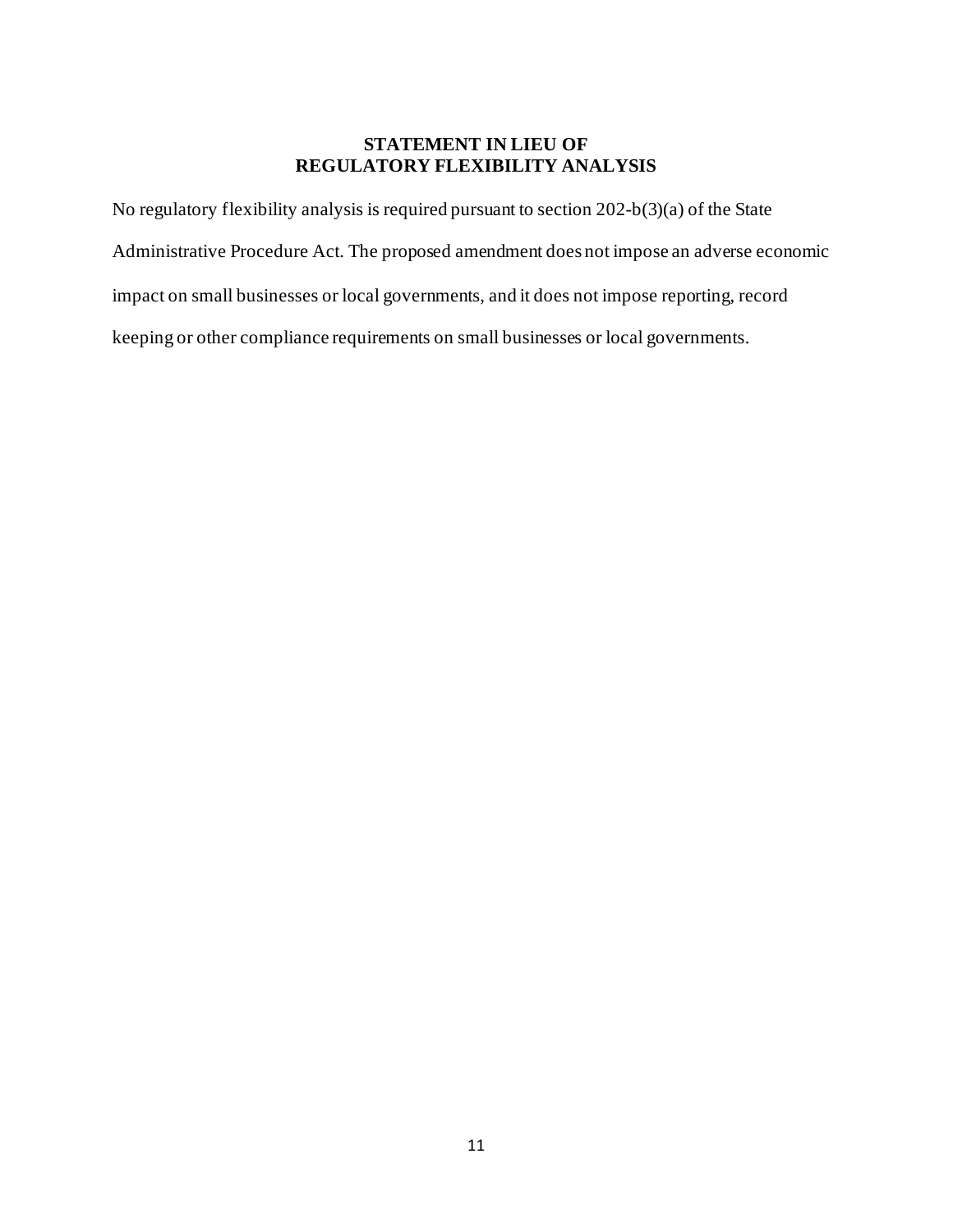## **STATEMENT IN LIEU OF RURAL AREA FLEXIBILITY ANALYSIS**

 No rural area flexibility analysis is required pursuant to section 202-bb(4)(a) of the State Administrative Procedure Act. The proposed amendment does not impose an adverse impact on facilities in rural areas, and it does not impose reporting, record keeping or other compliance requirements on facilities in rural areas.